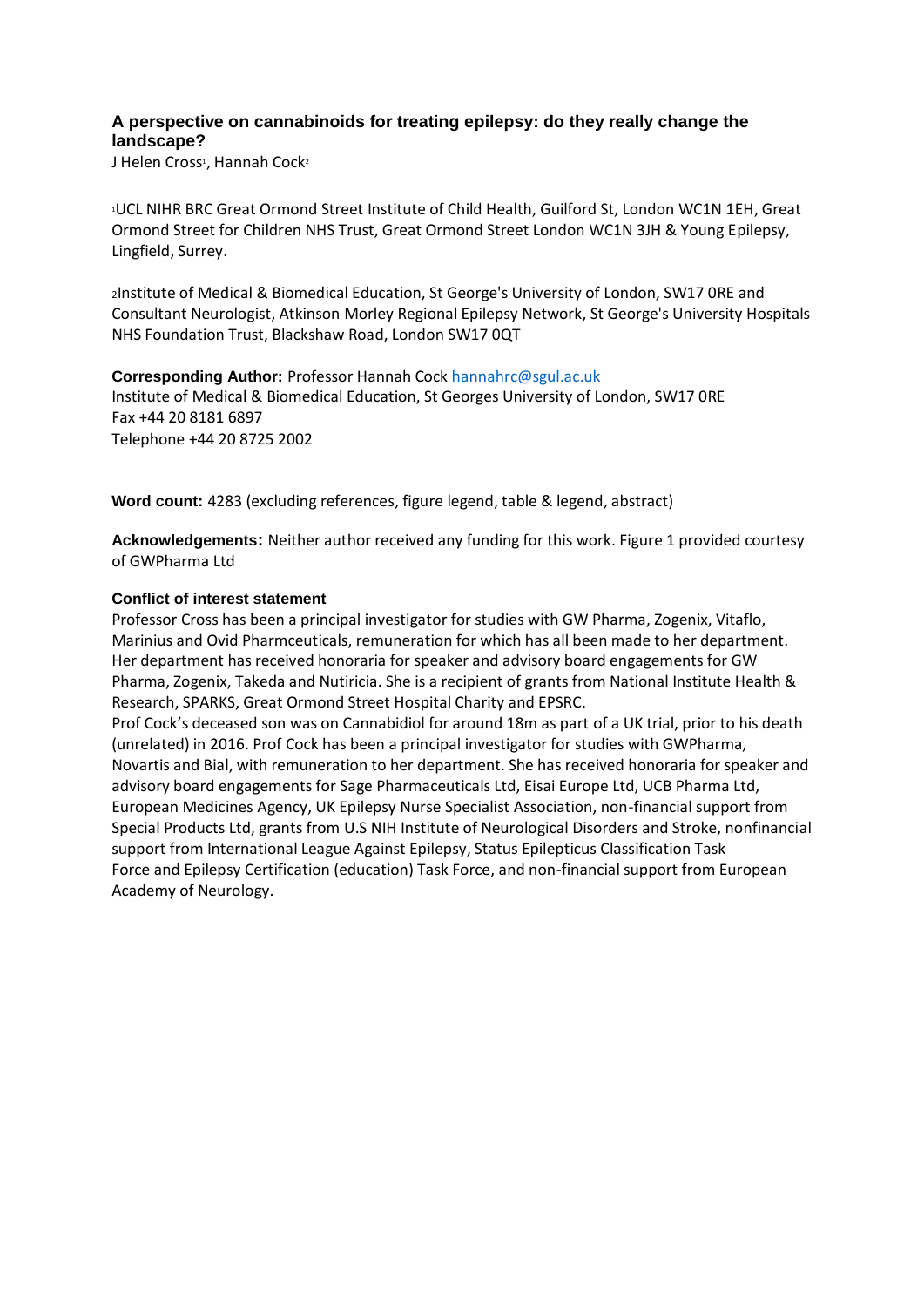## **A perspective on cannabinoids for treating epilepsy: do they really change the landscape?**

**Key words** Cannabidiol; Epilepsy; Dravet syndrome; Lennox Gastaut syndrome; Cannabis based medicinal products

### **1. Introduction**

In June 2018, US authorities recommended approval of the first cannabis based treatment to treat drug resistant seizures in Dravet and Lennox Gastaut Syndromes, based on data from randomised controlled trials supported by selected case videos, and "emotional testimony" from parents (Dyer, 2018). The same month the UK government requested a review into "medicinal cannabis" by the Chief Medical Officer, with around 350,000 people in the UK already known to be using artisanal (non-pharmaceutical grade, available over the counter or online without prescription) preparations, representing a 4 fold increase since October 2016 (Grierson and Busby, 2018). Within a month an intention to reclassify "medicinal cannabis" was put forward and an aim to ensure availability on prescription in the UK by Autumn 2019. An initial step involved specialists being able to apply to an expert advisory panel for cases of "exceptional and unmet clinical need" (Torjesen, 2018); subsequently legislation changed on  $1<sup>st</sup>$  November 2018 moving cannabis based medicinal products (CBMPs) containing tetrahydrocannabinol from schedule 1 to schedule 2, so in theory enabling prescription of such products where clinically justified in accordance with published interim guidelines. This article reviews the truth behind the hype, to support clinicians in discussions with patients.

### **2. Historical context**

Cannabis is the third most consumed recreational drug worldwide, used by an estimated 4% of the population, totalling over 192 million uses in 2016 (Budney et al., 2019). That cannabis may have medicinal potential has also been recognized for thousands of years (Santos et al., 2015). Scientific interest dates from the 1960s, since when the many active components of the cannabis plant have been identified, and the endogenous (endocannabinoid) system characterized (O'Connell et al., 2017; Santos et al., 2015). Cannabis has several strains, and contains hundreds of chemicals that occur naturally in the plant. The two most important are cannabidiol (CBD) and tetrahydrocannabinol (THC). The term "medicinal cannabis" covers a range of products, some containing CBD only, others with both CBD and THC in varying proportions, in addition to a large number of other cannabinoids and compounds.

Over the last few years a largely public led movement, driven by unmet need, anecdotal reports in social media and mainstream news, have achieved approval for medicinal cannabis preparations in the almost all US States, and at least 40 other countries (Thomas and Cunningham, 2018). Laws vary from strict decriminalisation, through carefully regulated medical use, to full legalization including for personal recreational purposes in Canada, Uruguay and 8 US States (Barnes, 2018; Hall, 2018). This presents both opportunities and new challenges for policymakers, clinicians and researchers.

## **3. Mechanism of action and pre-clinical studies**

Endocannabinoids are small lipid messengers synthesized 'on demand' in an activity-dependent manner through cleavage of membrane phospholipids, and intimately involved in the regulation of cortical excitability (Katona and Freund, 2008). The endocannabinoid system thus is an attractive target for drug development in epilepsy. To date, two cannabinoid receptors (CB1 and CB2) have been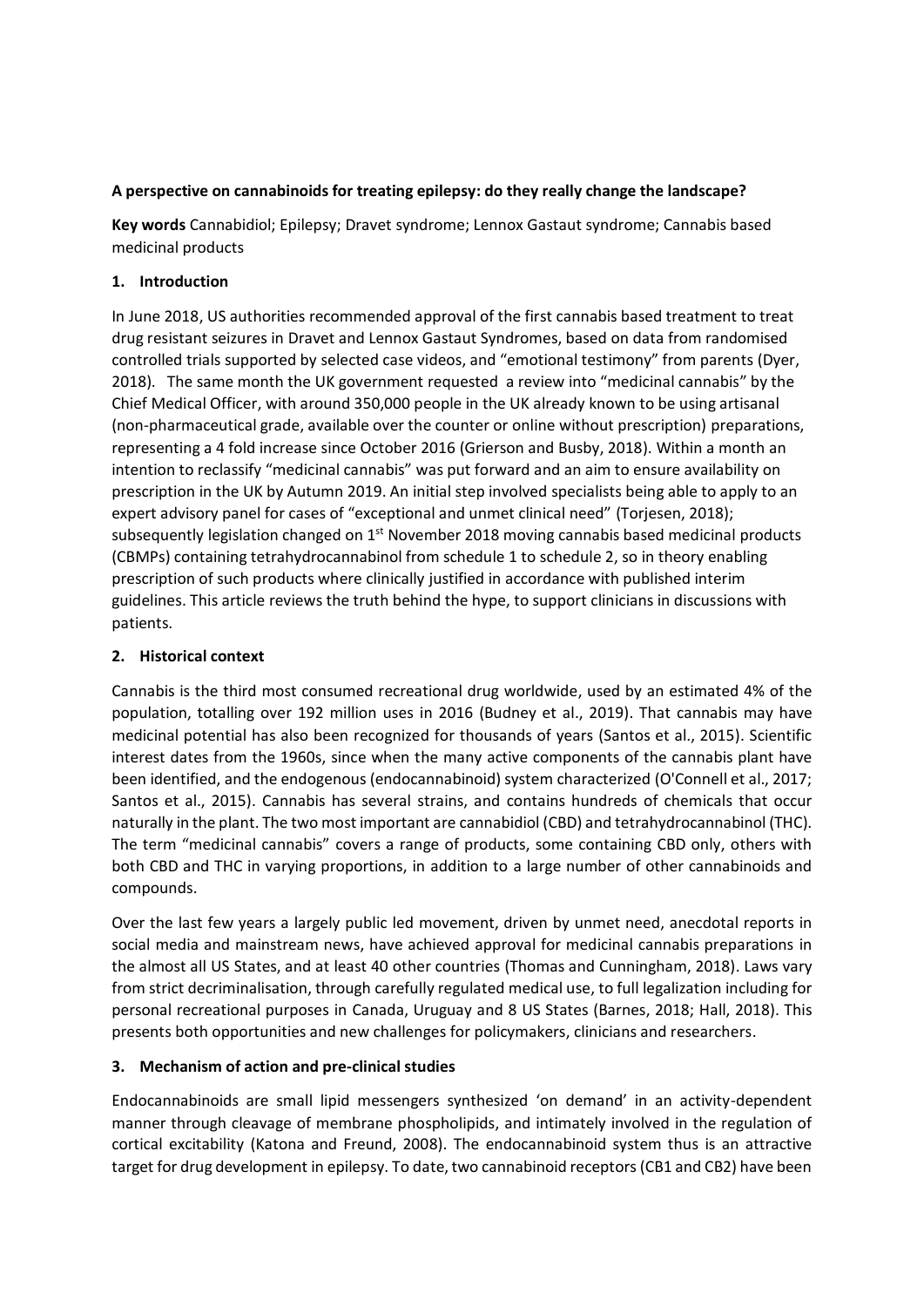identified. CB1 receptors are widely expressed in the CNS, mainly localized on presynaptic terminals. CB2 receptors are mainly located outside the CNS but are expressed by microglia during inflammatory processes as well as in brainstem neurons (De Caro et al., 2017). Of the hundreds of plant derived cannabinoids, THC, delta-9-tetrahydrocannabivarin (THCV), cannabidivarin (CBDV), delta-8 tetrahydrocannabinol (delta-8-THC), cannabinol (CBN) and especially CBD have anticonvulsant effects. THC exerts its antiseizure effect mainly as a partial agonist for CB1 receptors, but also has demonstrable pro-convulsant effects in some models and is associated with the development of tolerance and adverse consequences on behaviour and cognition in vivo (Santos et al., 2015). Most interest thus far has focussed on CBD, though the key mechanism(s) of action remain elusive. At physiologically achievable (nmolar) concentrations CBD has low affinity for CB1 or CB2 receptors, but may have an indirect modulatory effect by blocking the breakdown of the endocannabinoid anandamide (Brodie et al., 2015). Other demonstrable effects that may reduce neuronal hyperexcitability, and potentially inflammation, including effects on GPR55 g-protein-coupled receptor 55 (GPR55), transient receptor potential vanilloid 1 (TRPV1) channels and equilibrative nucleoside transporter 1 (ENT1) adenosine reuptake pumps are summarized in Figure 1. Preclinical studies further suggest that GPR55 might be a primary target of action in a well validated mouse model of Dravet syndrome (Kaplan et al., 2017). Others have also postulated there may be targeting of abnormal sodium channels, modulation of voltage-dependent anion selective channel protein (VDAC1), and of Tumour necrosis factor alpha release (Bialer et al., 2018; Brodie et al., 2015). Presynaptic CBD also has affinity for 5-Hydroxytryptamine (5HT) 1a and 2a receptors, but pretreatment with serotonin antagonists doesn't block the antiseizure effects, so this may not be relevant (Brodie et al., 2015).

CBD is also postulated to have neuroprotective effects. High doses of CBD, 100mg/kg given either at termination of kainite induced status epilepticus in rats, or 90 minutes later was associated with a significant reduction in atrophy and death of parvalbumin (PV)-expressing and cholecystokinin (CCK) expressing interneurons 2 weeks later (Khan et al., 2018). Parallel in vitro brain slice studies, using bath application of 10microM CBD in in vivo (kainic acid) and in vitro (Mg2+free solution) seizure models demonstrated dampened excitability at unitary synapses between pyramidal cells, but enhanced inhibitory synaptic potentials elicited by fast spiking and adapting interneurons at postsynaptic pyramidal cells. CBD also restored impaired membrane excitability of PV, CCK and pyramidal cells in a cell-type specific manner.

Pre-clinical studies indicate CBD is a relatively potent anticonvulsant in wide range of acute provocation and spontaneous seizures models (Santos et al., 2015). The most recently published data have arisen from a collaboration between the US National Institute for Health, GWPharma who manufacture the first CBD formulation to be licensed for epilepsy (Epidiolex™) and the University of Reading, UK (Patra et al., 2019). Using a standard battery of acute provoked seizure models in mice (maximal electric shock, pentylenetrazol, 6Hz stimulation), and corneal kindled seizures, pretreatment with CBD prevented seizures at doses well below those which impaired motor function. Of note, they also demonstrated a far greater margin between effective doses and motor adverse effects compared to those reported for valproate and phenobarbitone. An intravenous dose of 10mg/kg 1 hour prior to pilocarpine induced status epilepticus similarly attenuated seizures, as has also been shown in previous studies using the more traditional intraperitoneal route. The effect was less marked than with phenobarbitone (30mg/kg), though this might reflect dose differences. CBD efficacy after the onset of status epilepticus, or (as would be clinically relevant) in benzodiazepine refractory status epilepticus has yet to be evaluated. In rats developing chronic post-status epilepticus temporal lobe epilepsy, administration of CBD in drinking water after the onset of spontaneous seizures for up to 8 weeks was associated with significantly fewer seizures (video monitoring) by the end of treatment than in those receiving placebo, or a comparative time period at the start of treatment. Memory errors were also partially ameliorated in CBD treated animals,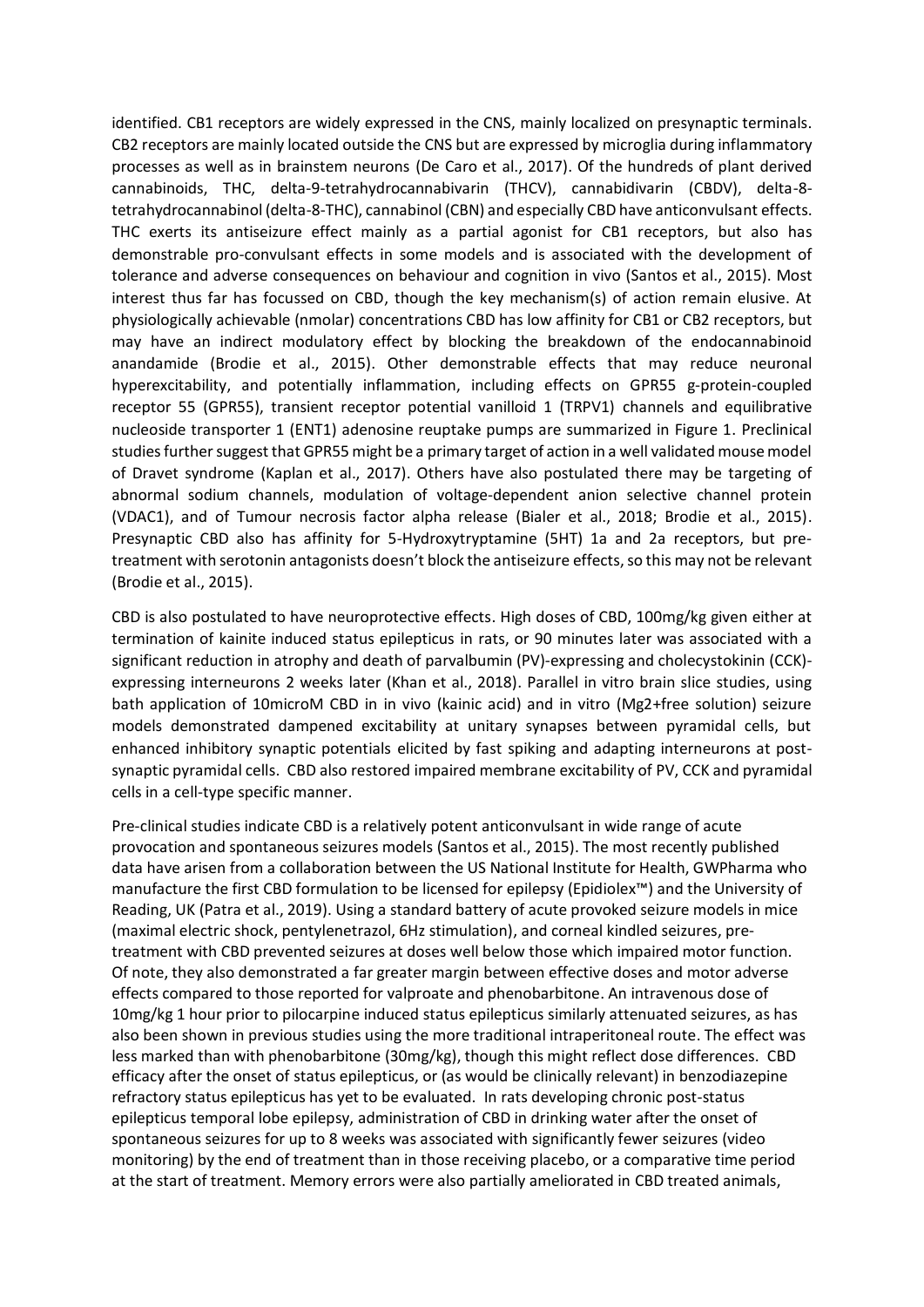although the extent to which this reflected reduced seizure burden versus a direct neuroprotective effect is speculative. The possibility of some disease modifying effect, against both epileptogenesis and associated consequences is undoubtedly attractive, though as yet unproven.

The oral bioavailability of CBD is less than 10%, with low water solubility and significant first pass metabolism, but then rapid distribution into fat including brain. It is highly protein bound, reaching peak serum levels within 90-120minutes, and with a ½ life of 18-32 hours (Bialer et al., 2018). The fat content of a meal can lead to significant increases in bioavailabilty (Birnbaum et al., 2019), contributing to considerable variability in drug exposure with oral products. A increasing range of alternative formulations (intranasal, transdermal, transmucosal) are now being studied in the hope of addressing these limitations (Bruni et al., 2018). Of note, most of the mechanisms of action demonstrated in vitro require micromolar concentrations. Serum levels of oral CBD and it's metabolites increase proportionally with dose (Devinsky et al., 2018b), achieving serum concentrations in the pico to nanomolar range. What concentrations are achieved in the brain with standard dosing is unknown, and may well be higher given the fat solubility. An interaction with *N*desmethylclobazam has been demonstrated, likely due to CBD inhibition of cytochrome p450 subtype 2C19, with other potential interactions still under study. This may be particularly relevant to the efficacy in Dravet syndrome, where patients are typically on clobazam but also stiripentol, also a C219 inhibitor. If on both, the enzyme appears maximally inhibited meaning no further increase in, N-desmethylclobazam when CBD is addedlevels (Devinsky et al., 2018b).

# **4. Clinical Studies of CBD**

## 4.1. Efficacy

The vast majority of studies have used an oral formulation of near pure CBD in sesame oil (<0.1%THC), manufactured by the UK company GWPharma, licensed in the US in 2018 and Europe in 2019 as Epidiolex™.

The publication of data from an early open label trial (expanded access program) in drug resistant patients with a range of etiologies in 2016 (Devinsky et al., 2016) was quickly followed by double blind studies in Dravet Syndrome (Devinsky et al., 2017), and Lennox Gastaut Syndrome (Devinsky et al., 2018a; Thiele et al., 2018). Together with more extensive open label data (Szaflarski et al., 2018), summarized in Table 1, this led to licensing for Dravet and Lennox Gasutaut Syndromes in the USA in 2018. All studies relied on diary data of countable (motor) seizures for the primary endpoint, with a 4 week pre CBD baseline without other treatment changes.

| Study,<br>design                                 | <b>Condition</b><br>(n, n) | Age<br>(years) | <b>Median</b><br>Current,<br>previous<br><b>AEDs</b><br>(range) | <b>Duration</b><br>efficacy<br>phase<br>(weeks) | <b>Target</b><br><b>Dose</b><br>(mg/kg) | %RR<br><b>CBD</b> vs<br>Placebo<br>(SF) | %Withdrawals<br>due to AEs, CBD<br>vs Placebo |  |  |  |
|--------------------------------------------------|----------------------------|----------------|-----------------------------------------------------------------|-------------------------------------------------|-----------------------------------------|-----------------------------------------|-----------------------------------------------|--|--|--|
| <b>Double Blind Randomized Controlled Trials</b> |                            |                |                                                                 |                                                 |                                         |                                         |                                               |  |  |  |
| (Devinsky et                                     | Dravet                     | $2 - 18$       | $3(1-5)$ ,                                                      | 14                                              | 20                                      | 43 vs 27                                | 13 vs 1.4                                     |  |  |  |
| al., 2017)                                       | 61, 59                     |                | $4(0-26)$                                                       |                                                 |                                         | $(5 \text{ vs } 0)$                     |                                               |  |  |  |
| (Devinsky et                                     | <b>Dravet</b>              | $4 - 11$       | $2.6(1-4)$ ,                                                    | $4^a$                                           | $5 - 20$                                | <b>NA</b>                               | $2$ vs $0$                                    |  |  |  |
| al., 2018b)                                      | 27,7                       |                |                                                                 |                                                 |                                         |                                         |                                               |  |  |  |

#### **TABLE 1 Open and blinded trials of CBD in epilepsy**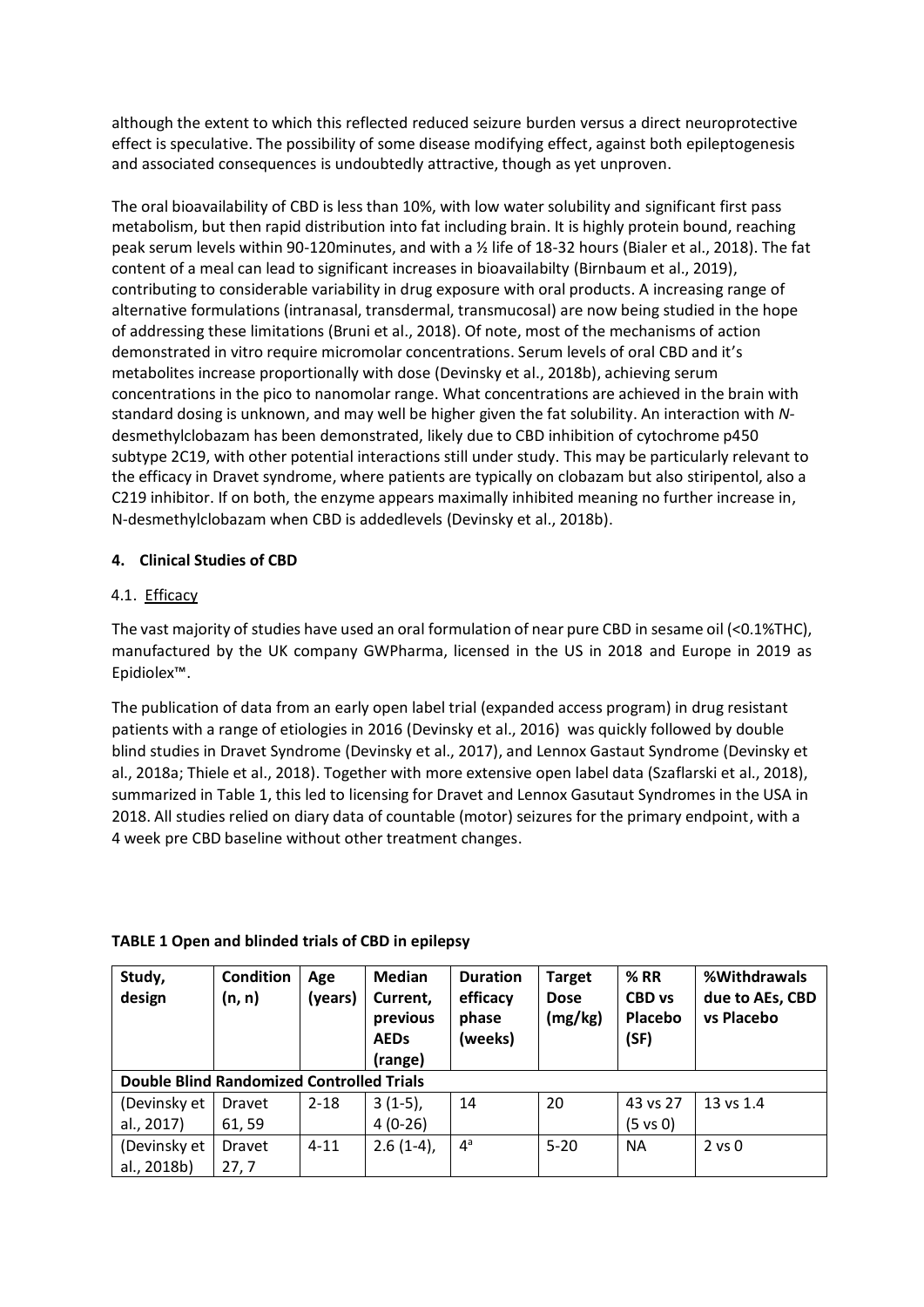| (Devinsky et                                                        | LGS (AtS)  | $2 - 55$   | $3(1-5)$ , | 14            | 10 or 20 | 42 vs 37 | 13 vs 1.3 |  |  |
|---------------------------------------------------------------------|------------|------------|------------|---------------|----------|----------|-----------|--|--|
| al., 2018a)                                                         | 76,73      |            | $6(0-22)$  |               |          |          |           |  |  |
| (Thiele<br>et                                                       | <b>LGS</b> | $2 - 55$   | $3(1-5)$ , | 14            | 20       | 44 vs 20 | 14 vs 1.2 |  |  |
| al., 2018)                                                          | 86,85      |            | $6(0-28)$  |               |          |          |           |  |  |
| Open label prospective studies (including expanded access programs) |            |            |            |               |          |          |           |  |  |
| (Devinsky et                                                        | <b>TRE</b> | $1 - 30$   | $3(0-7)$ , | 12            | 25-50    | 39(5)    | 7         |  |  |
| al., 2016)                                                          | 162        |            | $3(1-7)$   |               |          |          |           |  |  |
| (Szaflarski                                                         | <b>TRE</b> | $0.4 - 62$ | $3(0-10)$  | $12 - 96^{b}$ | 10-50    | 52       | 5         |  |  |
| et al., 2018)                                                       | 607        |            | <b>NS</b>  |               |          |          |           |  |  |
| (Sands<br>et                                                        | <b>TRE</b> | $1 - 17$   | $2(0-3)$   | $26 - 212$    | 25       | 27(8)    | 4         |  |  |
| al., 2019)                                                          | 26         |            | $7(4-11)$  |               |          |          |           |  |  |

**Table 1 legend:** n,n = number on active treatment, n on placebo; AtS = atonic/drop seizures; RR = Responder rate (%)m defined as >50% reduction in motor seizure frequency. In the Dravets study this was Convulsive seizures; in the first LGS study Atonic (drop) seizures); SF = seizure free (if any). AE = Adverse events; SAE = serious adverse events. NA = not applicable;  $\text{a}^*$ This was a dose-ranging safety study <sup>b</sup>Efficacy sustained over up to 96 weeks. Safety data based on f/u range  $2 - 146$  weeks. TRE=treatment resistant epilepsy. NS Not stated.

This totals 550 patients with Dravet or Lennox-Gaustaut syndromes in Randomized trials, and over a 1000 in open label studies of a range of etiologies. The majority of participants are children, mean age between 7-14 years, but ranging from the first year of life into late adulthood. Based on the RCT data, a recent systematic review (Elliott et al., 2019) found a significant reduction in the median frequency of monthly seizures with CBD compared with placebo (-19.8%, 95% confidence interval [CI] = -27% to -12.6%), and an increase in the number of participants (48%) with at least a 50% reduction in seizures (relative risk [RR] = 1.76, 95% CI 1.07-2.88). There have been high profile cases in the media of dramatic responses (Gayle, 2018); "emotional testimony" and selected case videos were submitted alongside the trial data to the US licensing authorities (Dyer, 2018). Reductions in severe seizure types, including tonic clonic, tonic and atonic seizure were seen as particularly beneficial. However, a recent systematic review concluded there was no significant difference in seizure freedom rates between CBD and placebo (relative risk [RR] = 6.77, 95% confidence interval [CI] 0.36-128.38), nor quality of life (mean difference 0.6, 95% CI = -2.6 to 3.9).

Another comprehensive review, pooling RCTs and open studies, estimated a number needed to treat of 8.3 for 1 to have a greater than 50% reduction in seizures, and likely seizure freedom rates of less than 1 in 171 exposed (Stockings et al., 2018). There are of course problems with open label observational data. Studies with highest risk of bias methodologically were the most likely to report better outcomes (Stockings et al., 2018). The role of the placebo response is of particular importance in this context, given the intense social and traditional media attention, as well as the strong belief held by many that a natural product is inherently safer and more effective than licensed pharmaceutical agents (O'Connell et al., 2017). Furthermore in some sites access to the EAP was dependent on seizure diary data, so baseline over-reporting can't be excluded. Two phase II studies in adults with focal epilepsy have also failed to demonstrate efficacy, one of transdermal CBD (O'brien et al., 2019) , and another of Cannabidaverin (Bialer et al., 2018). Nonetheless, the evidence supports that CBD can be effective, including in notoriously drug resistant paediatric syndromes for which there are relatively few licensed alternatives.

## 4.2. Tolerability

Epidiolex™ is licensed for up to 20mg/kg/day (usually split in two doses), but doses of 20-25mg/kg/day are used most commonly, limited by tolerability. Treatment related adverse events, mostly commonly including diarrhoea, reduced appetite, vomiting, abnormal liver function tests and somnolence are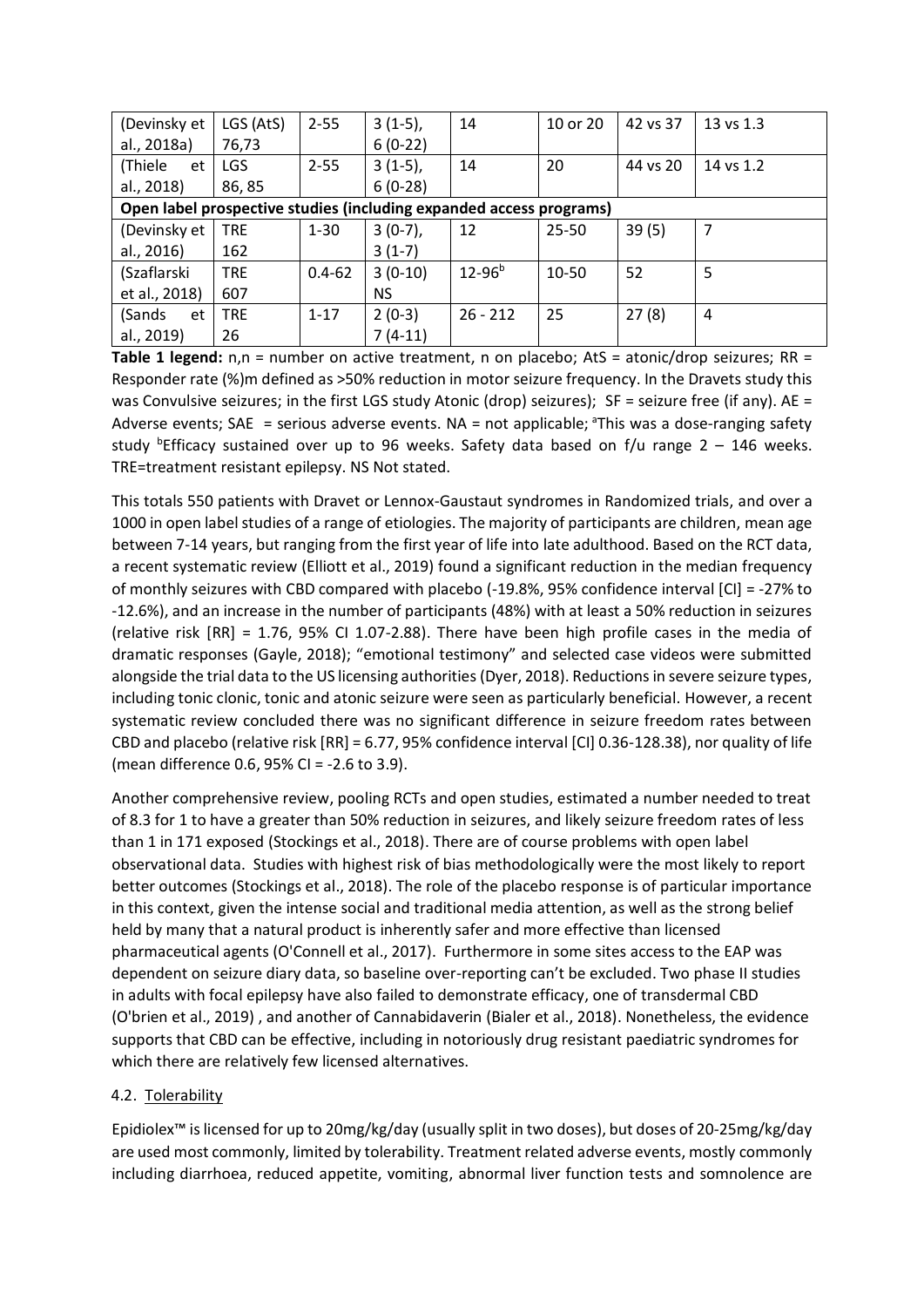common, and will affect up to 1 in 3 (Stockings et al., 2018). Symptoms are however often mild, improve over time or with dose reduction. Across the RCTs, drug withdrawals for adverse events occurred in 8.9% on CBD and 1.8% on placebo (RR = 5.59, 95% CI 1.87-16.73) (Lattanzi et al., 2018). There is a clear dose response with the corresponding RRs for CBD being 1.66 (95% CI 0.22-12.86) at 10mg/kg/day, and 6.89 (95% CI 2.28-20.80) at 20mg/kg/day (Lattanzi et al., 2018). Status epilepticus and SUDEP are also not uncommon (5-10%), but none thus far attributed to treatment, and most likely reflect the patient population. Overall, including RCTs and open label data 1 in 23 (2.2%) (Stockings et al., 2018; Thomas and Cunningham, 2018) experience serious side effects such as extreme somnolence (risking aspiration, postural difficulties, falls), severe diarrhoea (risking skin breakdown), or abnormal (>3 times normal limits) liver function tests. The US Licensing authorities (Buracchio et al., 2018) drew reference to the infection rate – 4% of in those on treatment (0% placebo), with the pneumonia risk notably 9.1 times higher in those receiving CBD (Thomas and Cunningham, 2018). Drug interactions with valproate (increasing the risk of hepatotoxicity) and clobazam (contributing to somnolence, increased secretions and probably risk of chest infections as well as potentially efficacy) are also currently recognized, though can often be managed with dose changes (De Caro et al., 2017). On this basis, close clinical and laboratory monitoring, particularly during titration is recommended.

CBD is traditionally viewed as not sharing the risks of dependence seen with recreational cannabis, with some also arguing that high CBD offsets any theoretical risk from THC in formulations containing both (Huestis, 2007). Studies in which administration of single dose (750mg) to a highly sensitive population of recreational polydrug users showed no significant or consistent abuse potential (Bialer et al., 2018). However, there were subjective effects at higher doses. Of more concern, though as yet only published in abstract form (Uliel-Sibony et al., 2018), is a prospective study of 92 consecutive patients with treatment resistant epilepsies (mean age 11.8 years, range 1-37), receiving a 20:1 CBD/THC formulation followed for an average of 19.8 months. Tolerance, defined as needing a 30% of more increase in dose following reduction of efficacy, or a response reduction of more than 30%, was seen in 32.6% of patients. The robustness of this finding, and whether it might also apply to pure CBD formulations remains to be determined.

## **5. Place of CBD in clinical practice**

Unsurprisingly, as remains the case for most of our licensed adjunctive treatments in treatment resistant epilepsy, there are no comparative studies against other AEDs. Limitations in current trial designs are also increasingly recognized, including their reliance on seizure diaries, strict inclusion/exclusion criteria and short durations which may fail to adequately account for the inherent variability of treatment resistant epilepsies (Shorvon and Schmidt, 2016). The best indicators for indirect comparisons is also debated – with clinicians often favouring number needed to treat (or harm), licensing authorities requiring responder rates or % reduction in seizures, and statisticians arguing for odds ratios (Lesaffre et al., 2000). As discussed earlier, assuming a NNT of 8 for 1 to benefit, and a 48% responder rate, as a broad comparison the NNTs for other recently licensed AEDs average around 10 (range 10-19), with responder rates mostly in the 30-40% range (Costa et al., 2011). Withdrawals due to adverse events were typically around 10% (5-15), and the number needed to harm around 25 (10-26) (Costa et al., 2011) (Costa et al., 2011) (Costa et al., 2011). One year retention rates for CBD appear very favourable at up to 76% (Szaflarski et al., 2018) compared for example to 65% for levetiracetam in early studies (Bootsma et al., 2008), but may be not insignificantly influenced by the cultural attachment to the idea of cannabis derived products as a "non-drug" option (Press et al., 2015). Whilst there may be beneficial effects of CBD on mood, social function and other comorbidities that drive retention, even without improved seizure control (Rosenberg et al., 2017) this is also the case for many other well established antiepileptic drugs. CBD isn't thus strikingly different on current evidence – effective for some and sometimes well tolerated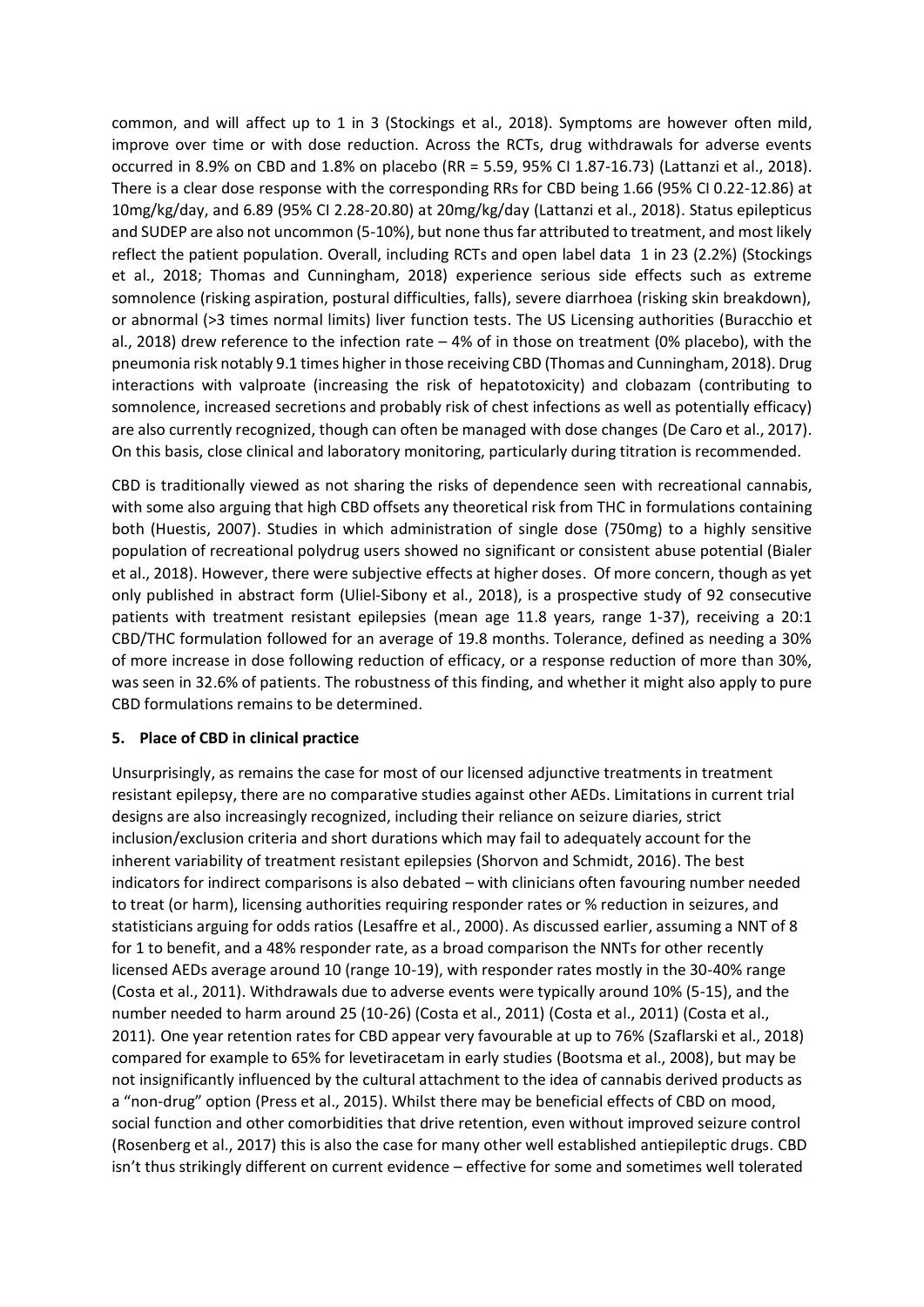yes, potentially useful in severe drug resistant cases certainly, but the magic answer for most people with drug resistant epilepsy, clearly not.

### **6. Products containing THC**

Almost all of the available data for THC containing products relates to artisanal formulations, other than one small recent study of a pharmaceutical grade CBD:THC 50:1 formulation in 20 children with Dravet syndrome (McCoy et al., 2018).

All are open label, so vulnerable to the same bias as open label/expanded access programs for pharmaceutical products. Marketing and product labelling also sometimes suggest better tolerability or even synergist potency for CBD:THC combinations, which whilst biologically plausible, together with conscious and unconscious bias against Pharma, implies potentially even greater selection bias. The role of the placebo effect, which appears to be strong in epilepsy trials (Goldenholz et al., 2015), may also be particularly pertinent to medicinal cannabis use. Patients with intellectual disabilities and severe epilepsy (Zaccara et al., 2015) may be particularly liable to a placebo response, and a two-fold greater placebo response in children compared to adults (Rheims et al., 2008) has also been reported. In the context of intense media coverage of specific cases and community advocacy leading to high expectations in some parents, that a 40% placebo response was been reported (Schultz, 2018), is perhaps not that surprising.

Some (Pamplona et al., 2018), not dissuaded by the low quality of available data, have applied metaanalysis techniques to purely observational data. Based on 670 patients, in 11 of the better-quality studies they concluded that CBD-rich extracts seemed to present a better therapeutic profile than purified CBD. There was similar effectiveness (50% or greater reduction in seizures seen in 42% on CBD, and 38% on CBD-rich (THC containing) extracts, but higher reported improvement overall, and better tolerability. The authors further speculate that the CBD might block some of the adverse effects of THC. However the observed differences, even if real, could equally be attributed to dose effects and selection bias, with CBD doses in the pure formulations being higher (22-37mg/kg/day) than in the CBD rich THC containing (3.2 – 10mg/kg/day). In contrast, a review of 10 of the same observational studies of CBD:THC preparations (Stockings et al., 2018), 4 predominantly CBD, and 6 using Sativex™ (1:1), in all instances as adjuvant treatment, with up to 7 years of follow up data, concluded there is insufficient evidence to draw firm conclusions on whether THC is of any added benefit (or harm) in epilepsy over and above that of CBD.

A further not insignificant issue in relation to artisanal products is the considerable variability in content, and labelling accuracy. Studies of products from US dispensaries (Vandrey et al., 2015) or online (Bonn-Miller et al., 2017), suggest only a minority (17% , 31% respectively) are accurate to within 10% of stated CBD/THC content. Both under- and over-labelling were found. Whilst THC content is generally low, levels up to 6.45mg/ml were found in some, sufficient to produce intoxication or impairment, especially in children. Similarly, an Australian study analysed 51 products used by 41 families, and found that most of the products, contrary to expectation, contained low CBD concentrations (mean 1.38 +/- 4.2 mg/kg/day (range 0-20.8), with only 6% approaching the minimum doses used in clinical trials (10mg/kg/day) (Suraev et al., 2018). In contrast THC or metabolites were present in almost all (98%), mostly at low levels, though with very high urinary THC metabolites found in 2 children. There were no clear differences in CBD:THC profile in products perceived as "effective" or "ineffective". As also seen on many case reports and observational studies, families also reported benefits on cognition, wellbeing, language, sleep and behaviour – though no significant differences in formal assessments were found between children using CBD extracts compared to 24 families who had not. As we will go on to discuss, exposing particularly young developing brains to THC may well deliver perceived "benefits" at the time, but is not without risks.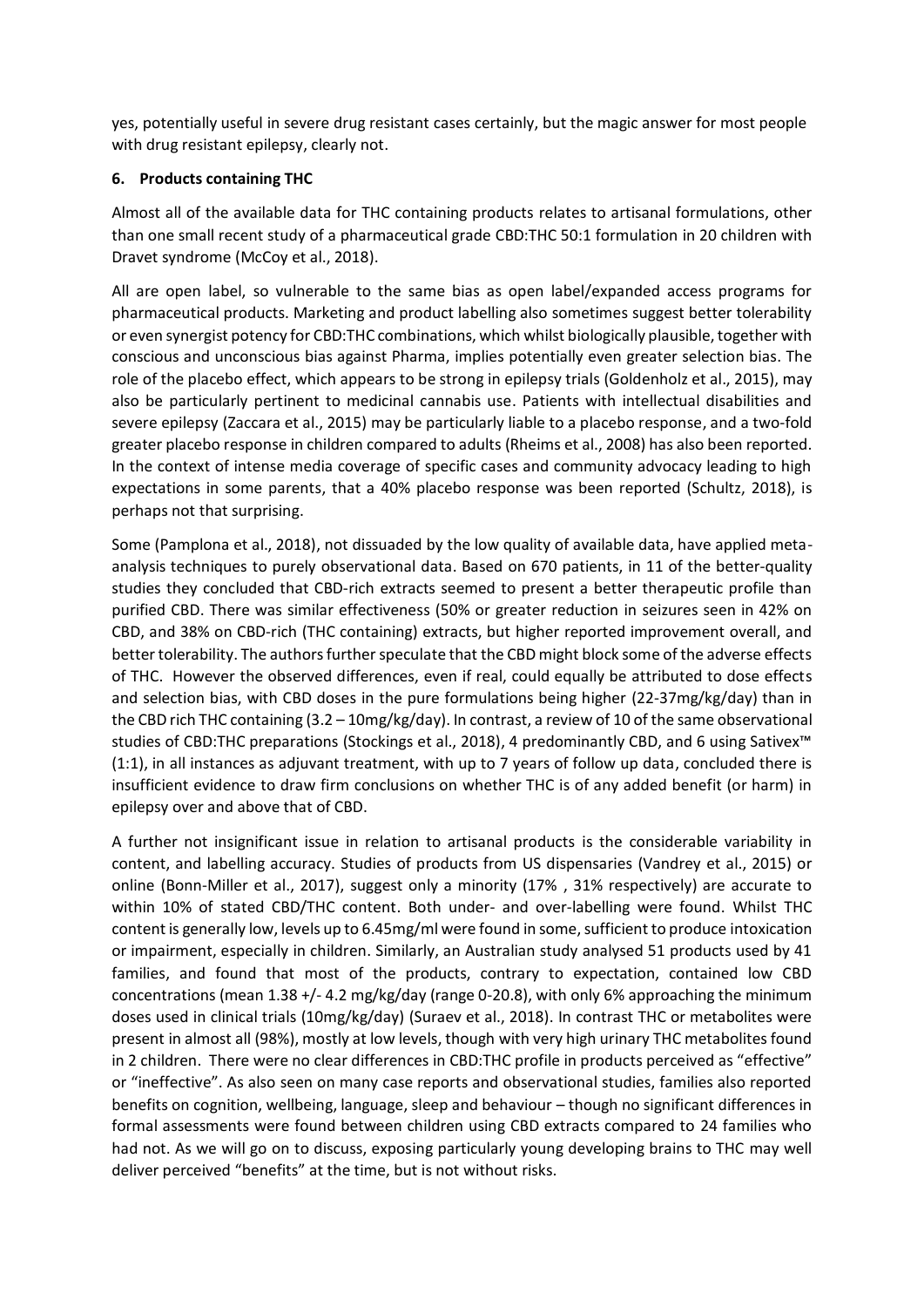#### 6.1. THC associated risks

Dependence is estimated to affect around 9% of recreational cannabis users (compared to 14% for alcohol, and 32% for tobacco (Nutt et al., 2007)), and might explain some anecdotal reports of worsening seizures when cannabis preparations are discontinued. However, the bigger concern relates to possible adverse effects. Although most recreational cannabis users do not have associated problems, a substantial subset (10-30%) experience symptoms and consequences of a "Cannabis use disorder"(Budney et al., 2019). Compared with non-users, non-intoxicated cannabis users perform worse on measures of executive function, attention, learning and memory, motor skills and verbal abilities (Volkow et al., 2016). Whilst the effective size is modest (around 1/3 of the standard deviation), and there is no discernible difference after 1 month of abstinence, both magnitude and persistence are likely influenced by age, frequency and duration of exposure. The endocannabinoid system is present from the beginning of central nervous system development, around day 16 of human gestation, and is increasingly thought to play a role in neurodevelopment, including in relation to neurogenesis, neuronal migration, dendrite and axonal pathfinding (Volkow et al., 2017). Thus younger brains, at least up to adolescence, may be especially vulnerable to adverse effects from substances interfering with this system, and multiple basic and clinical laboratories have demonstrated potentially harmful effects (Budney et al., 2019). Neuroimaging studies suggest possible decreased connectivity and altered function, as well as potentially irreversible structural changes (Lorenzetti et al., 2019). Although separating cause and consequence is challenging, and at least some findings likely reflect structural markers of liability to addiction, accumulating clinical evidence supports that earlier exposure to cannabis is associated with greater impairment, including in longitudinal studies (reviewed in (Volkow et al., 2016)). A consistent association between adolescent cannabis use and later risk of psychosis is also recognized, accounting for 8-14% of cases of schizophrenia. To what extent this is causal, and the magnitude of any effect remains a subject of debate (Hamilton and Monaghan, 2019), but is of sufficient concern, together with emerging evidence of similar but small effects in mania and suicide to support public health education efforts (Sideli et al.). People with epilepsy, and in particular adults and children with early onset developmental epileptic encephalopathies and other severe drug resistant epilepsies, are already vulnerable to psychiatric and cognitive disorders (Mula and Cock, 2014). Only CBD has been well studied in clinical epilepsy trials thus far and ultimately we don't know if there is a "safe dose" of THC meaning on current evidence it is difficult to recommend preparations including THC.

#### **7. Legislation, licensing and supply**

Cannabis use for recreational purposes is still prohibited in most countries, though several now tolerate possession and personal use. Similarly, an increasing number of countries and US states now support the use of cannabis derived products for medicinal purposes. Hemp-derived CBD is legal in all 50 US states, and products labelled as less than 0.2% THC are widely available internationally often promoted as health supplements (Thomas and Cunningham, 2018). One pharmaceutical preparation of CBD for epilepsy is now licensed in the US, likely extended to Europe in 2019 (Torjesen, 2018), but limited to those with drug resistant Dravet or Lennox Gastaut syndromes. Epilepsy clinicians thus now face an unprecedented situation in which many individuals wishing to try cannabinoids as a treatment for their or their child's epilepsy can access this more readily over the counter than on prescription. Despite the uncertainties about composition, effectiveness, risk, and sometimes not inconsiderable costs (better quality artisanal preparations can still costs EUR10,000's/year (2018)) self-administered cannabinoid use for epilepsy is becoming increasingly prevalent. Up to 15% of adults, and 13% of parents/guardians of children with epilepsy reported using cannabis products at some point in a recent Australian Study (Suraev et al., 2017). In a follow up study of 41 families, only 76% had disclosed this to their treating doctors (Suraev et al., 2018).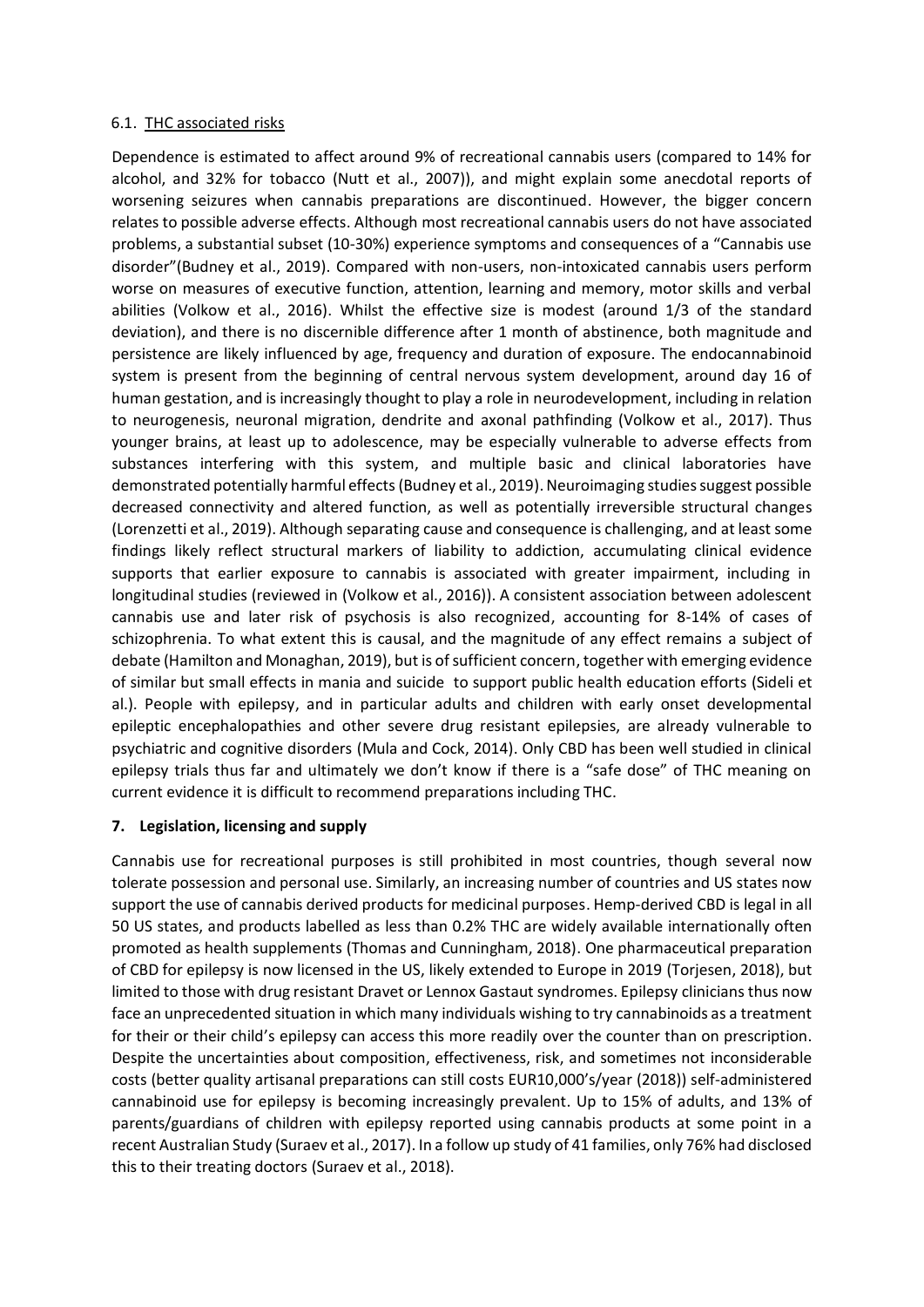#### **8. Conclusions**

The landscape for people with epilepsy and those treating them is indeed changing. Preclinical and clinical data supports that Cannabidiol offers new hope for patients with drug resistant motor seizures in Dravet and Lennox Gastaut syndromes, and possibly in a broader range of drug resistant epilepsies. It is not however a "game changer" based on current evidence in terms of efficacy or tolerability, and there is much still to be learnt. There are justifiable concerns about the use of THC containing products, particularly in children and adolescents. The biggest change however relates to the widespread availability of non-pharmaceutical formulations of a newly licensed drug for epilepsy, and shifting public attitudes to medicinal cannabis, pharmaceutical companies and medicine. Clinicians (personal experience of both authors) are increasingly pressurized to consider cannabinoids in preference to other licensed agents that have a much better evidence base, and are sometimes perceived as prioritising costs over patient choice and welfare, by apparently denying access to a potentially beneficial treatment. In parallel, clinicians have been criticised for failing to adequately inform patients of potential risks in relation to valproate and pregnancy, leading to now stringent recommendations about ensuring truly informed consent, and appropriate preventative strategies (Watkins et al., 2019). Sometimes conflicting beliefs in relation to cannabis and epilepsy, and more broadly, pose substantial challenges for both those living with, and supporting people with epilepsy as well as legislators and regulators. Continued education of the public, policymakers, researchers and healthcare providers about what is and isn't yet known, together with on-going good quality research is essential to mitigate against future potential risks, particularly in relation to vulnerable populations.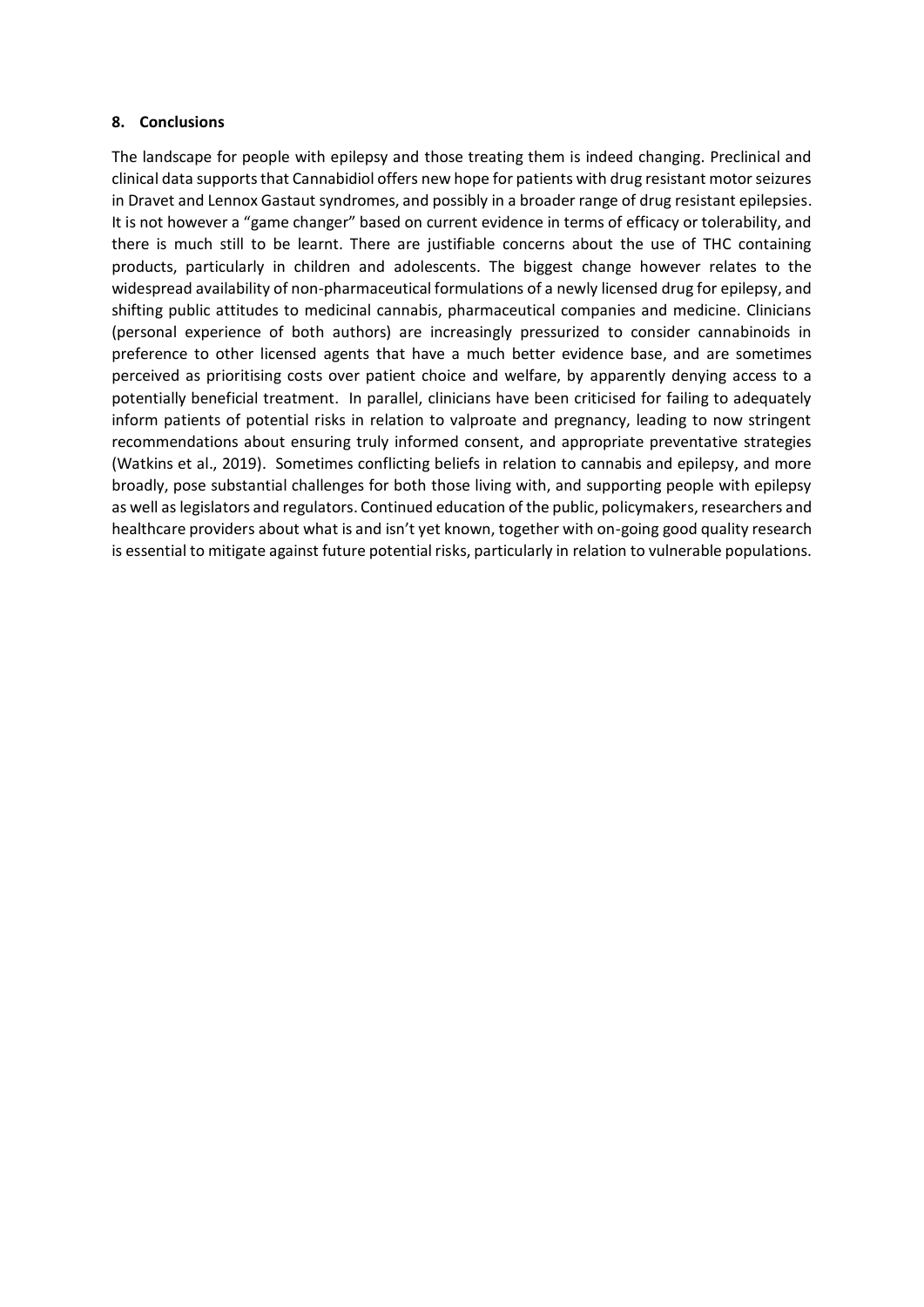#### **REFERENCES**

Volkers, N. The medical maijuana and epilepsy debate comes to Bali. Epigraph 20 (1); Summer 2018. Editor Bertram E.H. [https://www.ilae.org/journals/epigraph/epigraph-vol-20-issue-1-summer-](https://www.ilae.org/journals/epigraph/epigraph-vol-20-issue-1-summer-2018/the-medical-marijuana-and-epilepsy-debate-comes-to-bali)[2018/the-medical-marijuana-and-epilepsy-debate-comes-to-bali](https://www.ilae.org/journals/epigraph/epigraph-vol-20-issue-1-summer-2018/the-medical-marijuana-and-epilepsy-debate-comes-to-bali) Accesed 19/12/2018

Barnes, M. P., 2018. The case for medical cannabis—an essay by M P Barnes. BMJ 362, 138-130.

Bazelot, M., Rosenberg, E., Tsien, R., Whalley, B. J., Stott, C., Devinsky, O., 2018. A Role Of The Orphan G‐Protein Coupled Receptor In The Anti‐Epileptic Properties Of Cannabidiol. Epilepsia 59, S252.

Bialer, M., Johannessen, S. I., Koepp, M. J., Levy, R. H., Perucca, E., Tomson, T., White, H. S., 2018. Progress report on new antiepileptic drugs: A summary of the Fourteenth Eilat Conference on New Antiepileptic Drugs and Devices (EILAT XIV). II. Drugs in more advanced clinical development. Epilepsia 59, 1842-1866.

Birnbaum, A. K., Karanam, A., Marino, S. E., Barkley, C. M., Remmel, R. P., Roslawski, M., Gramling-Aden, M., Leppik, I. E., 2019. Food effect on pharmacokinetics of cannabidiol oral capsules in adult patients with refractory epilepsy. Epilepsia 60, 1586-1592.

Bonn-Miller, M. O., Loflin, M. J. E., Thomas, B. F., Marcu, J. P., Hyke, T., Vandrey, R., 2017. Labeling Accuracy of Cannabidiol Extracts Sold Online. JAMA-Journal of the American Medical Association 318, 1708-1709.

Bootsma, H. P. R., Ricker, L., Diepman, L., Gehring, J., Hulsman, J., Lambrechts, D., Leenen, L., Majoie, M., Schellekens, A., de Krom, M., Aldenkamp, A. P., 2008. Long-term effects of levetiracetam and topiramate in clinical practice: A head-to-head comparison. Seizure 17, 19-26.

Brodie, J. S., Di Marzo, V., Guy, G. W., 2015. Polypharmacology Shakes Hands with Complex Aetiopathology. Trends in Pharmacological Sciences 36, 802-821.

Bruni, N., Della Pepa, C., Oliaro-Bosso, S., Pessione, E., Gastaldi, D., Dosio, F., 2018. Cannabinoid Delivery Systems for Pain and Inflammation Treatment. Molecules 23, 25.

Budney, A. J., Sofis, M. J., Borodovsky, J. T., 2019. An update on cannabis use disorder with comment on the impact of policy related to therapeutic and recreational cannabis use. Eur Arch Psychiatry Clin Neurosci 269, 73-86.

Buracchio, T., Bastings, E., Dunn, B., 2018. Memorandum for New Drug Application (NDA) 210365, for the use of (cannabidiol) for the treatment of seizures associated with LennoxGastaut syndrome (LGS) and Dravet syndrome (DS) in patients 2 years of age and older In: Authority, F. D., (Ed), USA.

Carrier, E. J., Auchampach, J. A., Hillard, C. J., 2006. Inhibition of an equilibrative nucleoside transporter by cannabidiol: a mechanism of cannabinoid immunosuppression. Proc.Natl.Acad.Sci.U.S.A 103, 7895- 7900.

Costa, J., Fareleira, F., Ascenção, R., Borges, M., Sampaio, C., Vaz-Carneiro, A., 2011. Clinical comparability of the new antiepileptic drugs in refractory partial epilepsy: A systematic review and meta-analysis. Epilepsia 52, 1280-1291.

De Caro, C., Leo, A., Citraro, R., De Sarro, C., Russo, R., Calignano, A., Russo, E., 2017. The potential role of cannabinoids in epilepsy treatment. Expert Review of Neurotherapeutics 17, 1069-1079.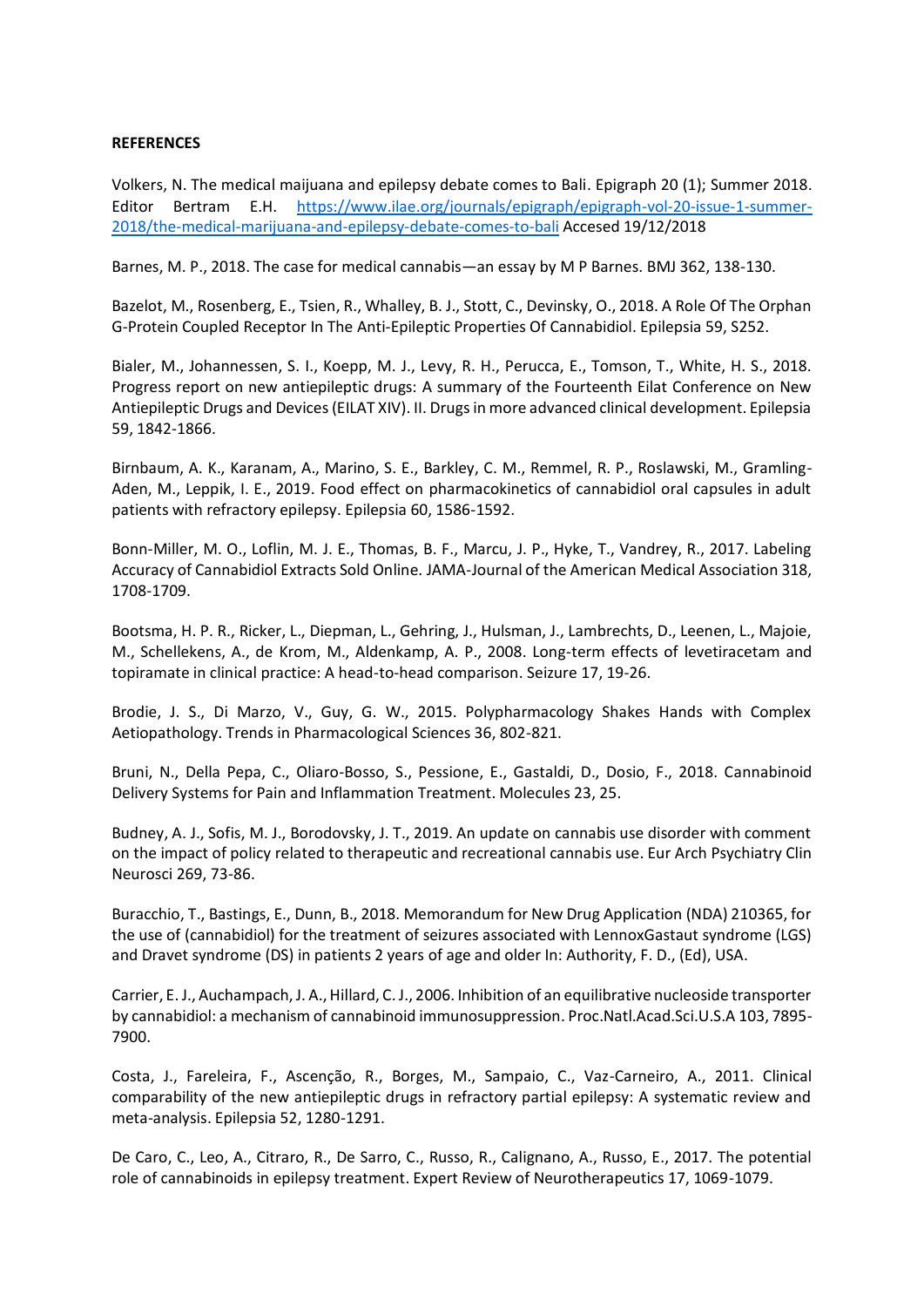Devinsky, O., Cross, J. H., Laux, L., Marsh, E., Miller, I., Nabbout, R., Scheffer, I. E., Thiele, E. A., Wright, S., 2017. Trial of Cannabidiol for Drug-Resistant Seizures in the Dravet Syndrome. New England Journal of Medicine 376, 2011-2020.

Devinsky, O., Marsh, E., Friedman, D., Thiele, E., Laux, L., Sullivan, J., Miller, I., Flamini, R., Wilfong, A., Filloux, F., Wong, M., Tilton, N., Bruno, P., Bluvstein, J., Hedlund, J., Kamens, R., Maclean, J., Nangia, S., Singhal, N. S., Wilson, C. A., Patel, A., Cilio, M. R., 2016. Cannabidiol in patients with treatmentresistant epilepsy: an open-label interventional trial. Lancet Neurology 15, 270-278.

Devinsky, O., Patel, A. D., Cross, J. H., Villanueva, V., Wirrell, E. C., Privitera, M., Greenwood, S. M., Roberts, C., Checketts, D., VanLandingham, K. E., Zuberi, S. M., 2018a. Effect of Cannabidiol on Drop Seizures in the Lennox–Gastaut Syndrome. New England Journal of Medicine 378, 1888-1897.

Devinsky, O., Patel, A. D., Thiele, E. A., Wong, M. H., Appleton, R., Harden, C. L., Greenwood, S., Morrison, G., Sommerville, K., 2018b. Randomized, dose-ranging safety trial of cannabidiol in Dravet syndrome. Neurology 90, e1204-e1211.

Dyer, O., 2018. US authorities recommend first approval of cannabis derived drug. BMJ 361.

Elliott, J., DeJean, D., Clifford, T., Coyle, D., Potter, B. K., Skidmore, B., Alexander, C., Repetski, A. E., Shukla, V., McCoy, B., Wells, G. A., 2019. Cannabis-based products for pediatric epilepsy: A systematic review. Epilepsia 60, 6-19.

Gayle, D., 2018. Medicinal cannabis: how two heartbreaking cases helped change law. The Guardian. Guardian News & Media Ltd, London, UK.

Goldenholz, D. M., Moss, R., Scott, J., Auh, S., Theodore, W. H., 2015. Confusing placebo effect with natural history in epilepsy: A big data approach. Annals of Neurology 78, 329-336.

Grierson, J., Busby, M., 2018. Home secretary announces review into medicinal cannabis use. The Guardian. Guardian News and Media Limited, London UK.

Hall, W., 2018. The future of the international drug control system and national drug prohibitions. Addiction 113, 1210-1223.

Hamilton, I., Monaghan, M., 2019. Cannabis and Psychosis: Are We any Closer to Understanding the Relationship? Current Psychiatry Reports 21.

Huestis, M. A., 2007. Human Cannabinoid Pharmacokinetics. Chemistry & Biodiversity 4, 1770-1804.

Jones, N., Whalley, B. J., Stott, C., Gray, R., 2018. Antiseizure Properties Of Cannabidiol Are Attenuated In The Absence Of Transient Receptor Potential Vanilloid 1 Receptors. Epilepsia 59, S252.

Kaplan, J. S., Stella, N., Catterall, W. A., Westenbroek, R. E., 2017. Cannabidiol attenuates seizures and social deficits in a mouse model of Dravet syndrome. Proceedings of the National Academy of Sciences of the United States of America 114, 11229-11234.

Katona, I., Freund, T. F., 2008. Endocannabinoid signaling as a synaptic circuit breaker in neurological disease. Nature Medicine 14, 923-930.

Khan, A. A., Shekh-Ahmad, T., Khalil, A., Walker, M. C., Ali, A. B., 2018. Cannabidiol exerts antiepileptic effects by restoring hippocampal interneuron functions in a temporal lobe epilepsy model. British Journal of Pharmacology 175, 2097-2115.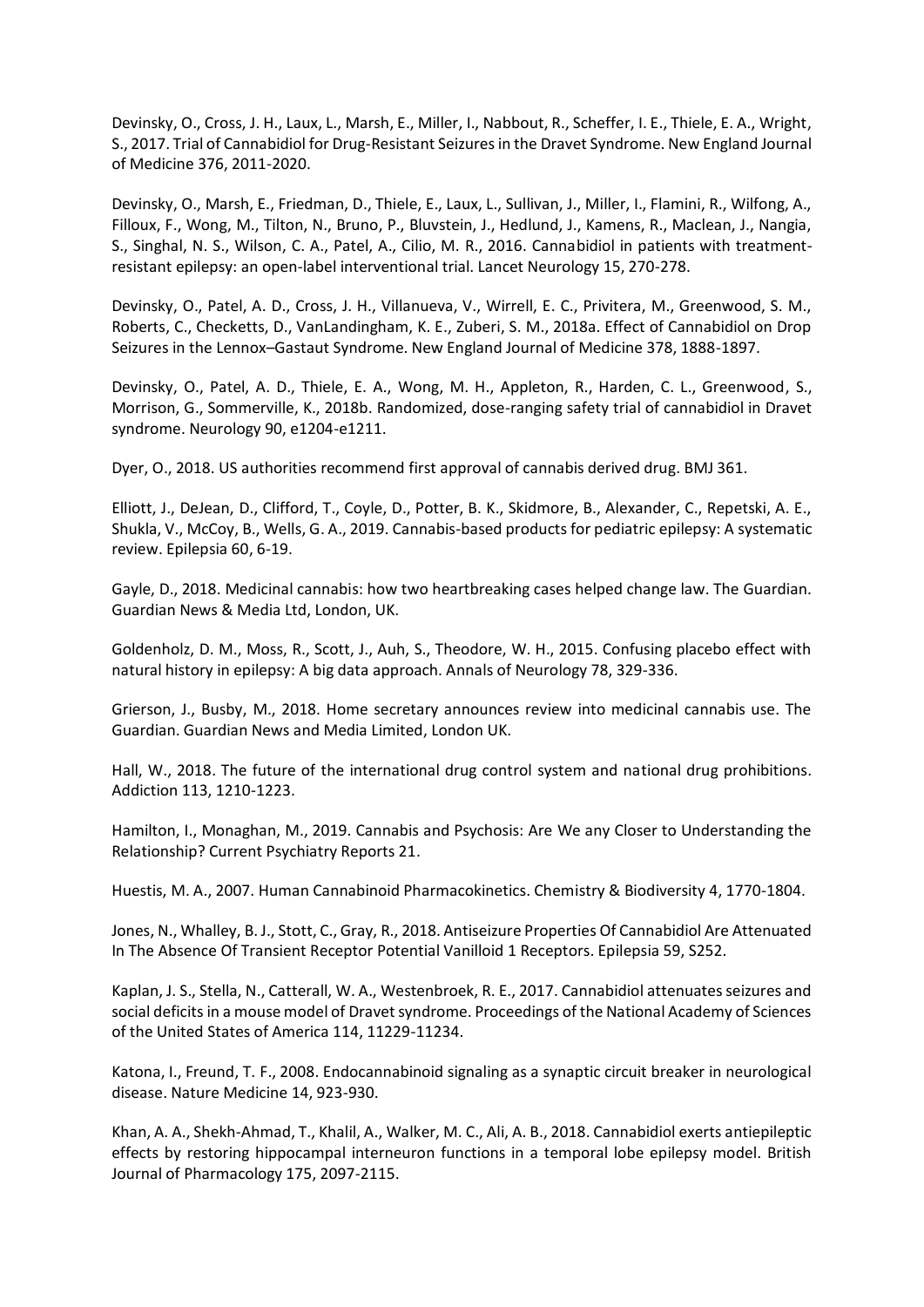Lattanzi, S., Brigo, F., Trinka, E., Zaccara, G., Cagnetti, C., Del Giovane, C., Silvestrini, M., 2018. Efficacy and Safety of Cannabidiol in Epilepsy: A Systematic Review and Meta-Analysis. Drugs 78, 1791-1804.

Lesaffre, E., Boon, P., Pledger, G. W., 2000. The value of the number-needed-to-treat method in antiepileptic drug trials. Epilepsia 41, 440-446.

Lorenzetti, V., Chye, Y., Silva, P., Solowij, N., Roberts, C. A., 2019. Does regular cannabis use affect neuroanatomy? An updated systematic review and meta-analysis of structural neuroimaging studies. Eur Arch Psychiatry Clin Neurosci 269, 59-71.

McCoy, B., Wang, L., Zak, M., Al-Mehmadi, S., Kabir, N., Alhadid, K., McDonald, K., Zhang, G., Sharma, R., Whitney, R., Sinopoli, K., Snead, O. C., 2018. A prospective open-label trial of a CBD/THC cannabis oil in dravet syndrome. Annals of Clinical and Translational Neurology 5, 1077-1088.

Mula, M., Cock, H. R., 2014. More than seizures: improving the lives of people with refractory epilepsy. European Journal Of Neurology *22*, 24-30.

Nutt, D., King, L. A., Saulsbury, W., Blakemore, C., 2007. Development of a rational scale to assess the harm of drugs of potential misuse. Lancet 369, 1047-1053.

O'brien, T. J., Berkovic, S. F., French, J. A., Messenheimer, J., Bonn-Miller, M. O., Gutterman, D., 2019. Transdermal cannabidiol (VBD) gel for the treatmetn of focal epilepsy in adults. American Epilepsy Society. American Epilepsy Society, New Orleans.

O'Connell, B. K., Gloss, D., Devinsky, O., 2017. Cannabinoids in treatment-resistant epilepsy: A review. Epilepsy & Behavior 70, 341-348.

Pamplona, F. A., da Silva, L. R., Coan, A. C., 2018. Potential Clinical Benefits of CBD-Rich Cannabis Extracts Over Purified CBD in Treatment-Resistant Epilepsy: Observational Data Meta-analysis. Frontiers in Neurology 9.

Patra, P. H., Barker-Haliski, M., White, H. S., Whalley, B. J., Glyn, S., Sandhu, H., Jones, N., Bazelot, M., Williams, C. M., McNeish, A. J., 2019. Cannabidiol reduces seizures and associated behavioral comorbidities in a range of animal seizure and epilepsy models. Epilepsia 60, 303-314.

Press, C. A., Knupp, K. G., Chapman, K. E., 2015. Parental reporting of response to oral cannabis extracts for treatment of refractory epilepsy. Epilepsy & Behavior 45, 49-52.

Rheims, S., Cucherat, M., Arzimanoglou, A., Ryvlin, P., 2008. Greater response to placebo in children than in adults: A systematic review and meta-analysis in drug-resistant partial epilepsy. Plos Medicine 5, 1223-1237.

Rosenberg, E. C., Louik, J., Conway, E., Devinsky, O., Friedman, D., 2017. Quality of Life in Childhood Epilepsy in pediatric patients enrolled in a prospective, open-label clinical study with cannabidiol. Epilepsia 58, E96-E100.

Sands, T. T., Rahdari, S., Oldham, M. S., Nunes, E. C., Tilton, N., Cilio, M. R., 2019. Long-Term Safety, Tolerability, and Efficacy of Cannabidiol in Children with Refractory Epilepsy: Results from an Expanded Access Program in the US. CNS Drugs 33, 47-60.

Santos, R. G., Hallak, J. E. C., Leite, J. P., Zuardi, A. W., Crippa, J. A. S., 2015. Phytocannabinoids and epilepsy. Journal of clinical pharmacy and therapeutics 40, 135-143.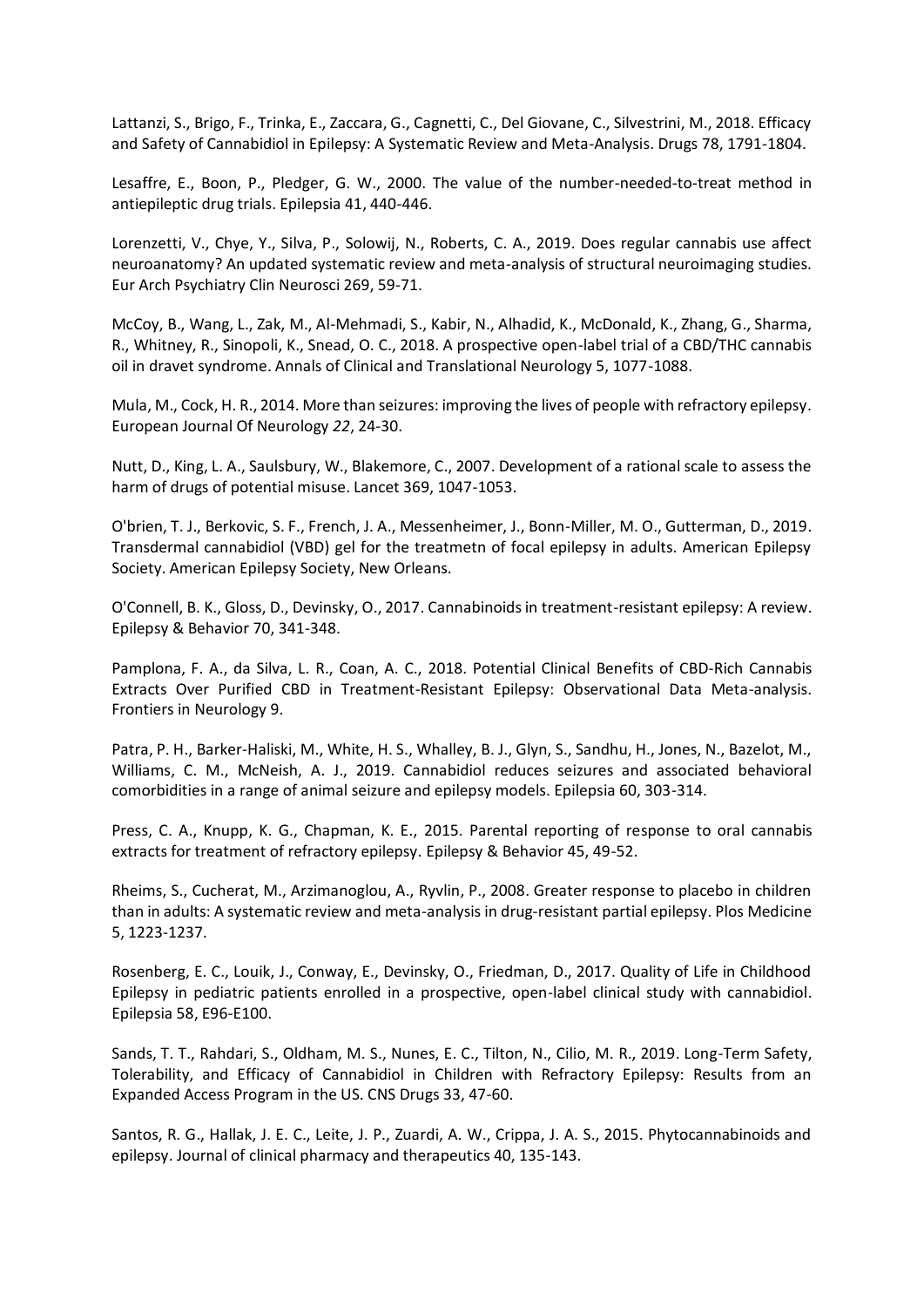Schultz, S., 2018. GW Pharmaceuticals Announces Preliminary Results of Phase 2a Study for its Pipeline Compound GWP42006. GW Pharma, London and Carlsbad.

Shorvon, S., Schmidt, D., 2016. The right and the wrong with epilepsy and her science. Epilepsia Open 1, 76-85.

Sideli, L., Quigley, H., La Cascia, C., Murray, R. M., Cannabis Use and the Risk of Psychosis and Affective Disorders. Journal of Dual Diagnosis.

Stockings, E., Zagic, D., Campbell, G., Weier, M., Hall, W. D., Nielsen, S., Herkes, G. K., Farrell, M., Degenhardt, L., 2018. Evidence for cannabis and cannabinoids for epilepsy: a systematic review of controlled and observational evidence. Journal of Neurology, Neurosurgery & amp; Psychiatry 89, 741-753.

Suraev, A., Lintzeris, N., Stuart, J., Kevin, R. C., Blackburn, R., Richards, E., Arnold, J. C., Ireland, C., Todd, L., Allsop, D. J., McGregor, I. S., 2018. Composition and Use of Cannabis Extracts for Childhood Epilepsy in the Australian Community. Scientific Reports 8.

Suraev, A. S., Todd, L., Bowen, M. T., Allsop, D. J., McGregor, L. S., Ireland, C., Lintzeris, N., 2017. An Australian nationwide survey on medicinal cannabis use for epilepsy: History of antiepileptic drug treatment predicts medicinal cannabis use. Epilepsy & Behavior 70, 334-340.

Szaflarski, J. P., Bebin, E. M., Comi, A. M., Patel, A. D., Joshi, C., Checketts, D., Beal, J. C., Laux, L. C., De Boer, L. M., Wong, M. H., Lopez, M., Devinsky, O., Lyons, P. D., Zentil, P. P., Wechsler, R., 2018. Longterm safety and treatment effects of cannabidiol in children and adults with treatment-resistant epilepsies: Expanded access program results. Epilepsia.

Thiele, E. A., Marsh, E. D., French, J. A., Mazurkiewicz-Beldzinska, M., Benbadis, S. R., Joshi, C., Lyons, P. D., Taylor, A., Roberts, C., Sommerville, K., Grp, G. S., 2018. Cannabidiol in patients with seizures associated with Lennox-Gastaut syndrome (GWPCARE4): a randomised, double-blind, placebocontrolled phase 3 trial. Lancet 391, 1085-1096.

Thomas, R. H., Cunningham, M. O., 2018. Cannabis and epilepsy. Practical Neurology 18, 465-471.

Torjesen, I., 2018. Medical cannabis will be available on prescription in UK from autumn. BMJ 362.

Uliel-Sibony, S., Hausman-Kedem, M., Kramer, U., 2018. Cannabidiol tolerance in children and adults with treatment resistant epilepsy. American Epilepsy Society. American Epilepsy Society, New Orleans, USA, p. 2.233.

Vandrey, R., Raber, J. C., Raber, M. E., Douglass, B., Miller, C., Bonn-Miller, M. O., 2015. Cannabinoid Dose and Label Accuracy in Edible Medical Cannabis Products. JAMA-Journal of the American Medical Association 313, 2491-2493.

Volkers, N., 2018. The medical marijuana and epilepsy debate comes to Bali. In: Bertram, E. H., (Ed), Epigraph. International League Against Epilepsy, Texas, USA.

Volkow, N. D., Compton, W. M., Wargo, E. M., 2017. The Risks of Marijuana Use During PregnancyThe Risks of Marijuana Use During PregnancyThe Risks of Marijuana Use During Pregnancy. JAMA 317, 129-130.

Volkow, N. D., Swanson, J. M., Evins, A. E., DeLisi, L. E., Meier, M. H., Gonzalez, R., Bloomfield, M. A. P., Curran, H. V., Baler, R., 2016. Effects of Cannabis Use on Human Behavior, Including Cognition,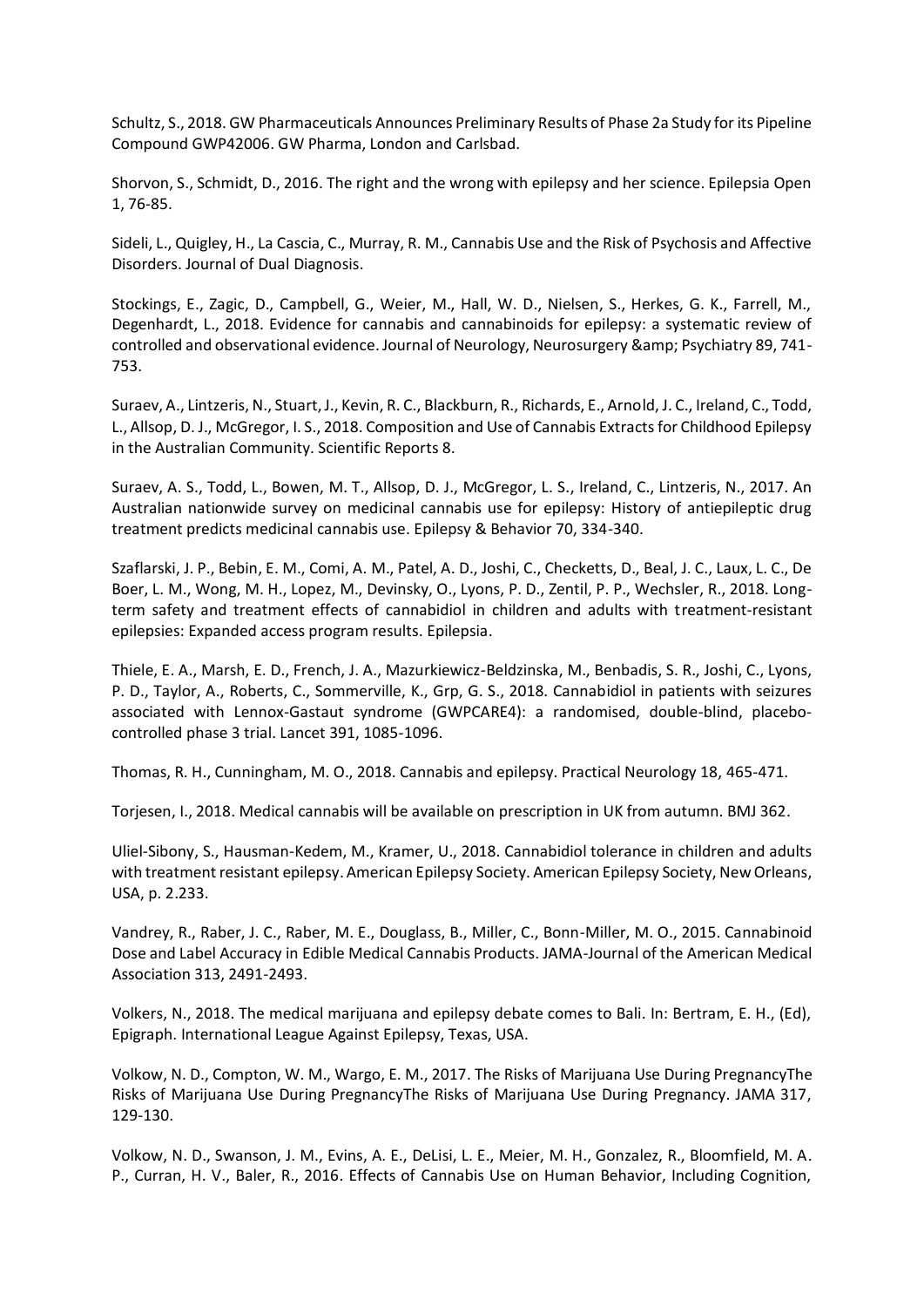Motivation, and Psychosis: A ReviewEffects of Cannabis Use on Human BehaviorEffects of Cannabis Use on Human Behavior. Jama Psychiatry 73, 292-297.

Watkins, L., Cock, H., Angus-Leppan, H., Morley, K., Wilcock, M., Shankar, R., 2019. Valproate MHRA Guidance: Limitations and Opportunities. Frontiers in Neurology 10, 1-4.

Zaccara, G., Giovannelli, F., Schmidt, D., 2015. Placebo and nocebo responses in drug trials of epilepsy. Epilepsy & Behavior 43, 128-134.